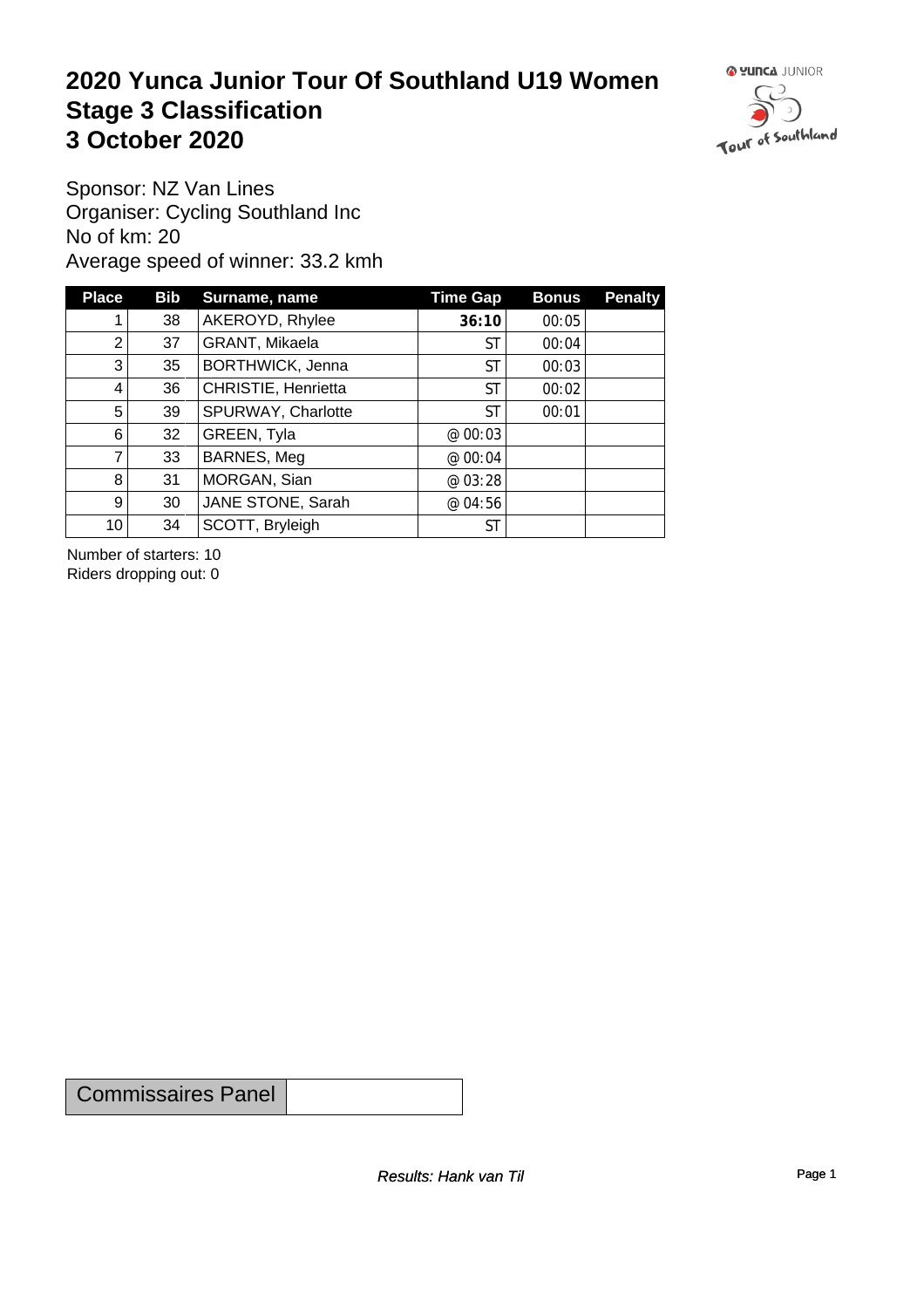#### **2020 Yunca Junior Tour Of Southland U19 Women General Classification (Stage 3)**<br> **3 October 2020 3 October 2020**



Organiser: Cycling Southland Inc

| <b>Place</b> | Bib | Surname, name           | <b>Time Gap</b> |
|--------------|-----|-------------------------|-----------------|
|              | 36  | CHRISTIE, Henrietta     | 3:16:59         |
| 2            | 39  | SPURWAY, Charlotte      | @ 00:03         |
| 3            | 35  | <b>BORTHWICK, Jenna</b> | @ 07:11         |
| 4            | 38  | AKEROYD, Rhylee         | @ 07:35         |
| 5            | 33  | BARNES, Meg             | @ 16:36         |
| 6            | 37  | GRANT, Mikaela          | @ 20:23         |
| 7            | 31  | MORGAN, Sian            | @24:58          |
| 8            | 32  | GREEN, Tyla             | @25:16          |
| 9            | 34  | SCOTT, Bryleigh         | @33:47          |
| 10           | 30  | JANE STONE, Sarah       | @35:35          |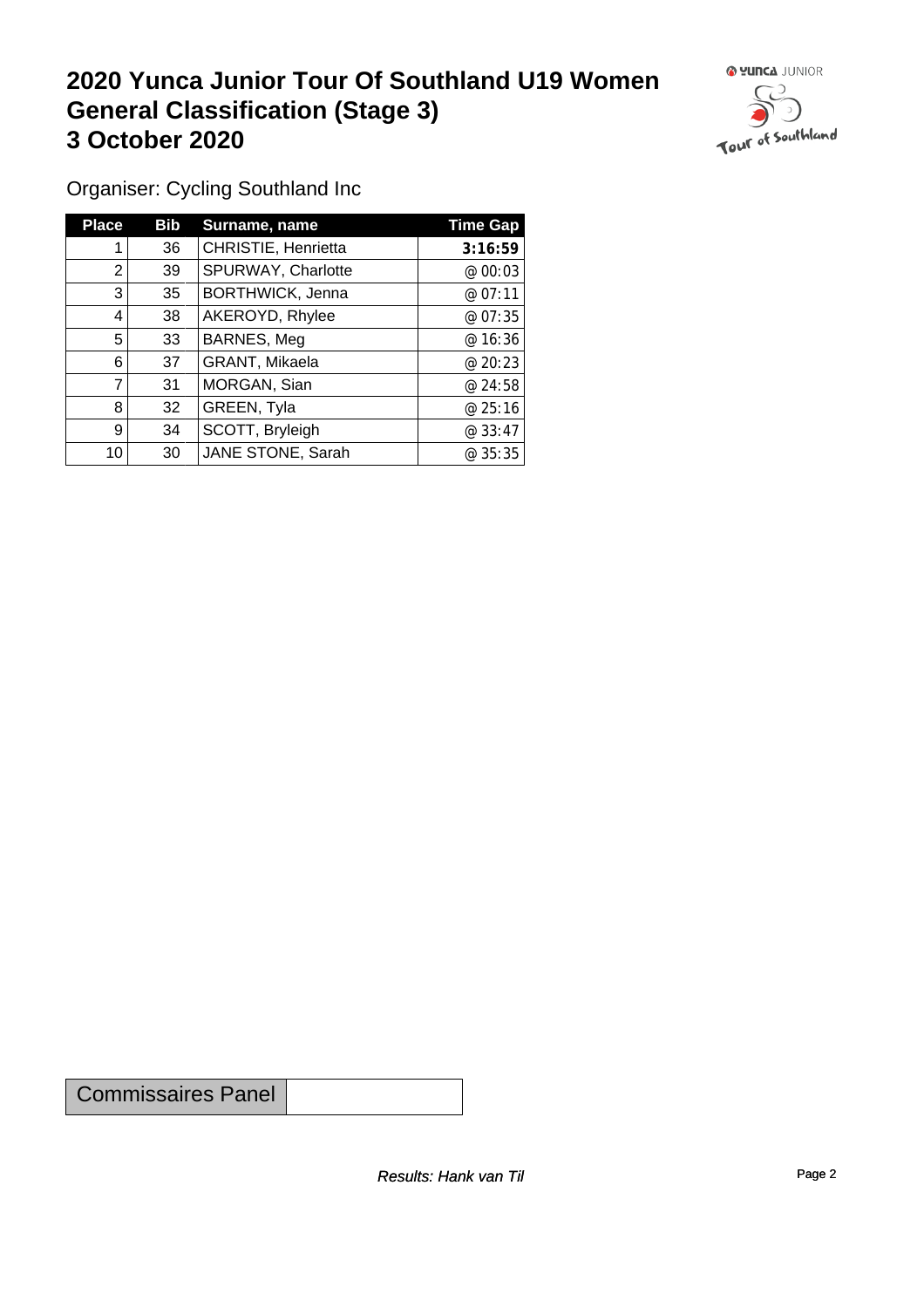## **2020 Yunca Junior Tour Of Southland U19 Women Sprint Classification (Stage 3) 3 October 2020**



Organiser: Cycling Southland Inc

| <b>Place</b> |                 | Bib Surname, name       | <b>Points</b> |
|--------------|-----------------|-------------------------|---------------|
|              | 38              | AKEROYD, Rhylee         | 10            |
|              | 35 <sup>1</sup> | <b>BORTHWICK, Jenna</b> |               |
| 3            | 36              | CHRISTIE, Henrietta     |               |
|              | 33              | BARNES, Meg             |               |
| 5            | 32              | GREEN, Tyla             |               |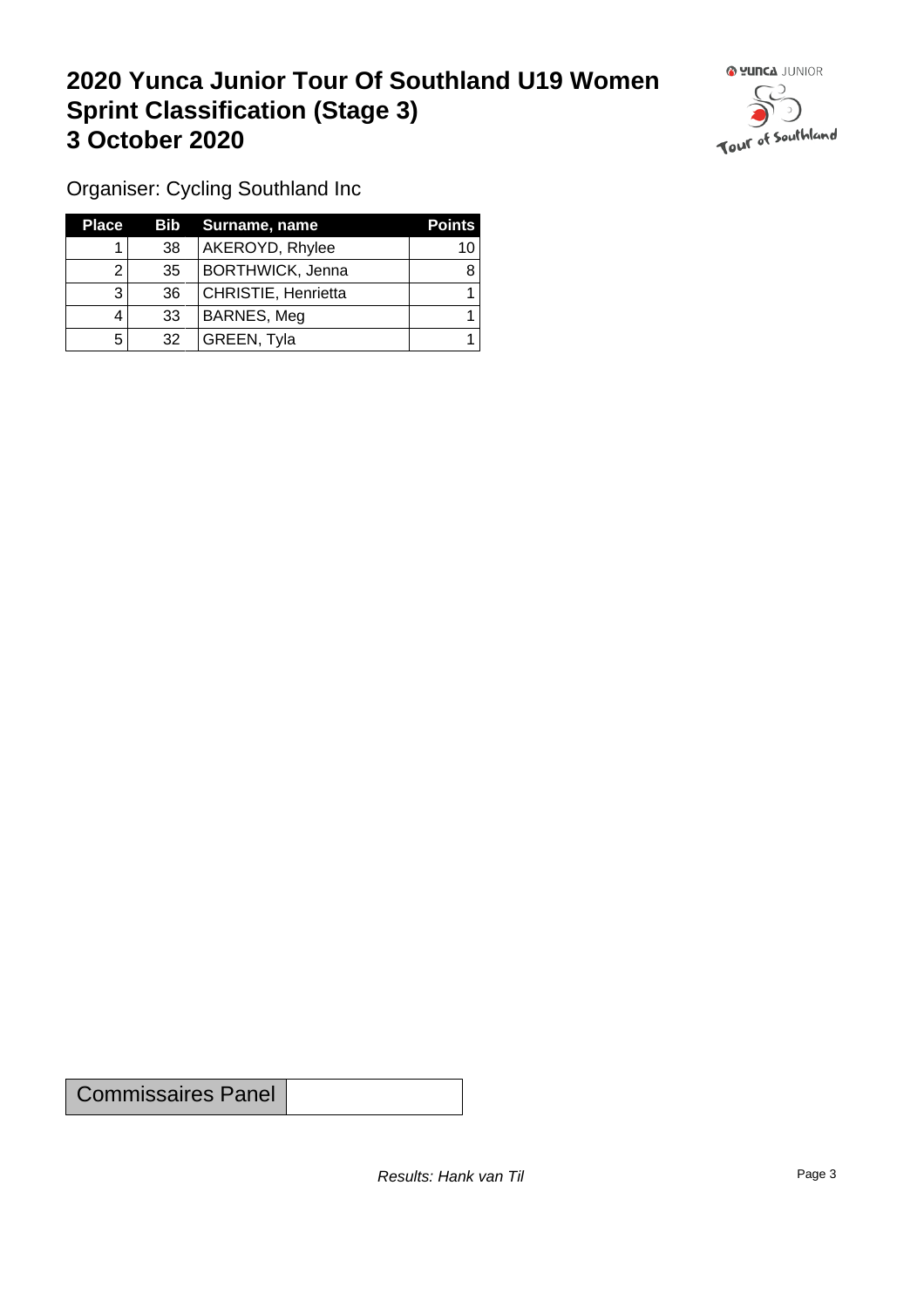## **2020 Yunca Junior Tour Of Southland U19 Women KOM Classification (Stage 3) 3 October 2020 1999 1999 1999 1999 1999 1999 1999 1999 1999 1999 1999 1999 1999 1999 1999 1999 1999 1999 1999 1999 1999 1999 1999 1999 1999 1999 1999 1999 1999 1**



Organiser: Cycling Southland Inc

| Place |                 | Bib Surname, name         | <b>Points</b> |
|-------|-----------------|---------------------------|---------------|
|       | 36              | CHRISTIE, Henrietta       |               |
|       | 39              | <b>SPURWAY, Charlotte</b> |               |
|       | 35 <sup>2</sup> | BORTHWICK, Jenna          |               |
|       | 38              | AKEROYD, Rhylee           |               |